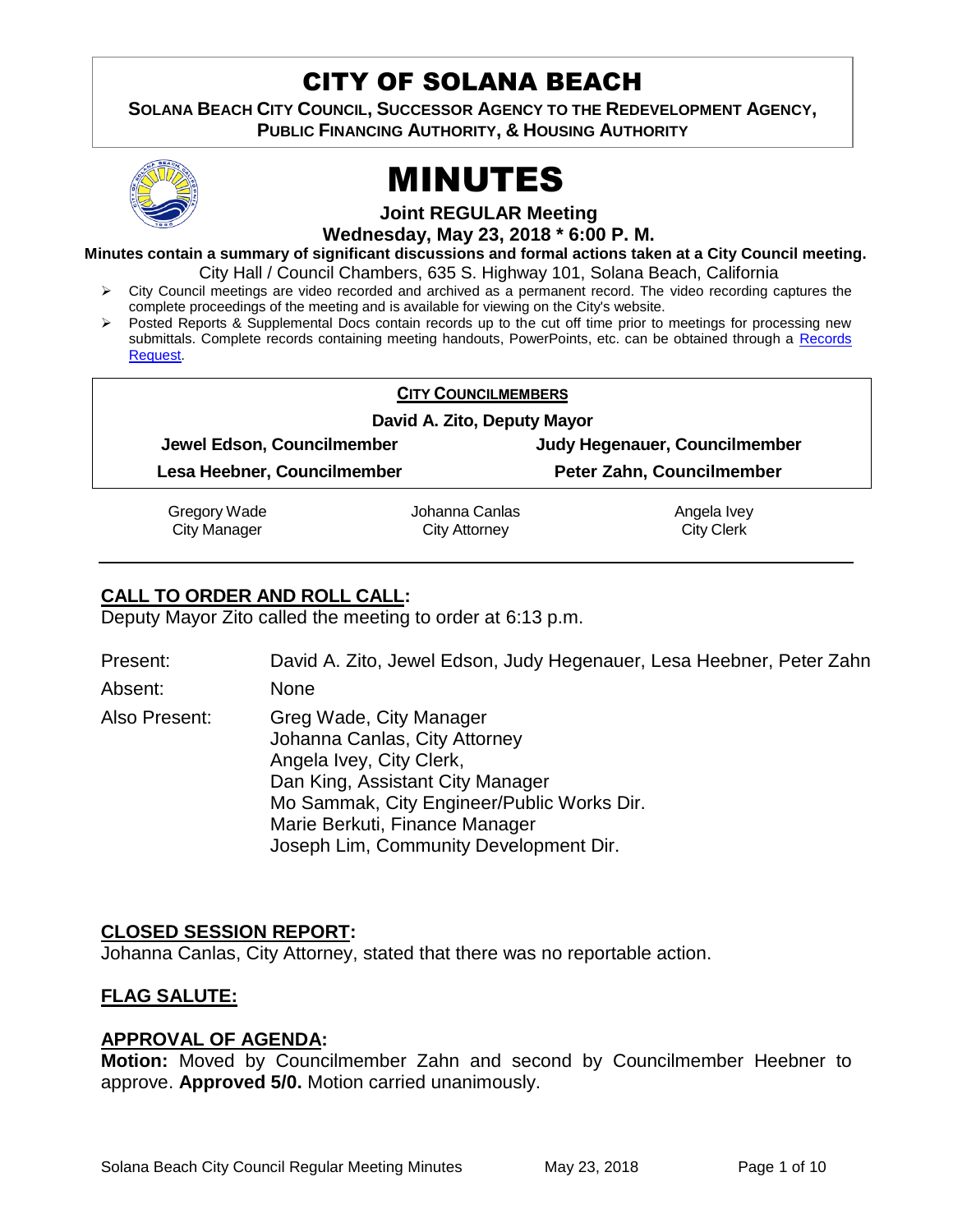# **PROCLAMATIONS/CERTIFICATES:** *Ceremonial*

Public Works Week

Deputy Mayor Zito presented a proclamation to the Public Works Department.

#### **ORAL COMMUNICATIONS:**

This portion of the agenda provides an opportunity for members of the public to address the City Council on items relating to City business and not appearing on today's agenda by submitting a speaker slip (located on the back table) to the City Clerk. Comments relating to items on this evening's agenda are taken at the time the items are heard. Pursuant to the Brown Act, no action shall be taken by the City Council on public comment items. Council may refer items to the City Manager for placement on a future agenda. The maximum time allotted for each presentation is THREE MINUTES (SBMC 2.04.190). Please be aware of the timer light on the Council Dais.

Pat Tirona, Solana Beach Library Branch Manager, announced their change in hours for school sessions and non-school sessions and that the Sheriff's Department would be holding a community outreach event on June  $12<sup>th</sup>$  to discuss crime related topics and answer questions.

#### **COUNCIL COMMUNITY ANNOUNCEMENTS / COMMENTARY:**

*An opportunity for City Council to make brief announcements or report on their activities. These items are not agendized for official City business with no action or substantive discussion.* 

# **A. CONSENT CALENDAR:** (Action Items) (A.1. - A.5.)

Items listed on the Consent Calendar are to be acted in a single action of the City Council unless pulled for discussion. Any member of the public may address the City Council on an item of concern by submitting to the City Clerk a speaker slip (located on the back table) before the Consent Calendar is addressed. Those items removed from the Consent Calendar by a member of the Council will be trailed to the end of the agenda, while Consent Calendar items removed by the public will be discussed immediately after approval of the Consent Calendar.

**A.1. Register Of Demands.** (File 0300-30)

Recommendation: That the City Council

1. Ratify the list of demands for April 21 – May 4, 2018.

#### [Item A.1. Report \(click here\)](https://solanabeach.govoffice3.com/vertical/Sites/%7B840804C2-F869-4904-9AE3-720581350CE7%7D/uploads/Item_A.1._Report_(click_here)_5-23-18.PDF)

*Posted Reports & Supplemental Docs contain records up to the cut off time, prior to the start of the meeting, for processing new submittals. The final official record containing handouts, PowerPoints, etc. can be obtained through a Records Request to the City Clerk's Office.* **Motion:** Moved by Councilmember Heebner and second by Councilmember Edson to approve. **Approved 5/0.** Motion carried unanimously.

#### **A.2. General Fund Adopted Budget for Fiscal Year 2017-2018 Changes.** (File 0330-30)

Recommendation: That the City Council

1. Receive the report listing changes made to the Fiscal Year 2017-2018 General Fund Adopted Budget.

[Item A.2. Report \(click here\)](https://solanabeach.govoffice3.com/vertical/Sites/%7B840804C2-F869-4904-9AE3-720581350CE7%7D/uploads/Item_A.2._Report_(click_here)_5-23-18.PDF)

*Posted Reports & Supplemental Docs contain records up to the cut off time, prior to the start of the meeting, for processing new submittals. The final official record containing handouts, PowerPoints, etc. can be obtained through a Records Request to the City Clerk's Office.*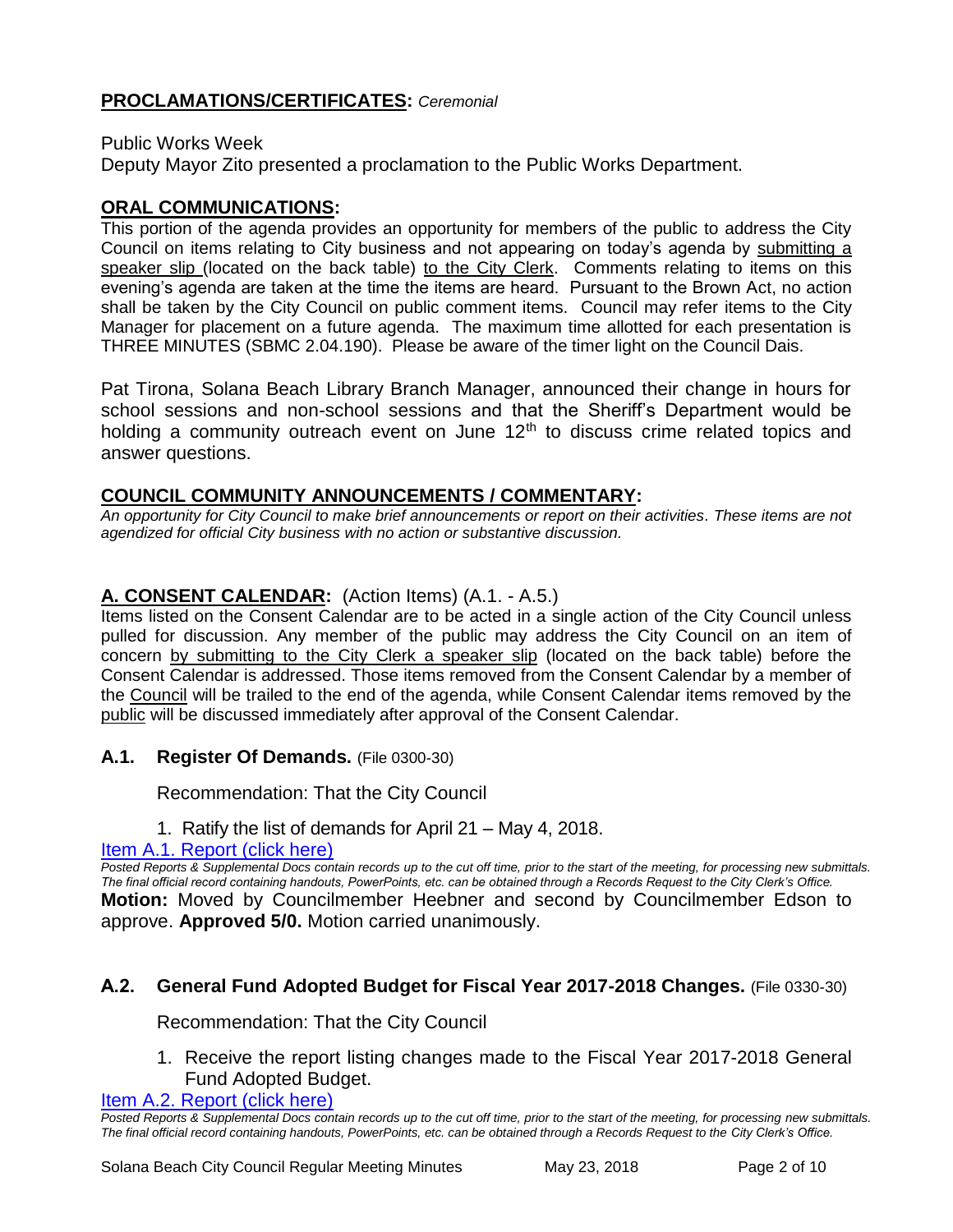**Motion:** Moved by Councilmember Heebner and second by Councilmember Edson to approve. **Approved 5/0.** Motion carried unanimously.

#### **A.3. Solana Beach Coastal Rail Trail Maintenance District Engineer's Report, Annual Levy, and Collection of Assessments.** (File 0495-20)

Recommendation: That the City Council

- 1. Adopt **Resolution 2018-050**, initiating the proceedings for the annual levy of assessments within the Coastal Rail Trail Maintenance District.
- 2. Adopt **Resolution 2018-051**, approving the Engineer's Report for proceedings of the annual levy of assessments within Coastal Rail Trail Maintenance District.
- 3. Adopt **Resolution 2018-052**, declaring intention to provide for the annual levy and collection of assessments in Coastal Rail Trail Maintenance District and setting a time and date for a public hearing for June 27, 2018.

[Item A.3. Report \(click here\)](https://solanabeach.govoffice3.com/vertical/Sites/%7B840804C2-F869-4904-9AE3-720581350CE7%7D/uploads/Item_A.3._Report_(click_here)_05-23-18.PDF)

*Posted Reports & Supplemental Docs contain records up to the cut off time, prior to the start of the meeting, for processing new submittals. The final official record containing handouts, PowerPoints, etc. can be obtained through a Records Request to the City Clerk's Office.* **Motion:** Moved by Councilmember Heebner and second by Councilmember Edson to approve. **Approved 5/0.** Motion carried unanimously.

#### **A.5. City-Wide Landscape Maintenance Services Agreement.** (File 0750-25)

Recommendation: That the City Council

- 1. Adopt **Resolution 2018-058**:
	- a. Authorizing the City Manager to execute a one year agreement with Nissho of California, Inc., in an amount not to exceed \$334,711, for Citywide Landscape Maintenance Services effective July 1, 2018.
	- b. Authorizing the City Manager to extend the agreement for four additional years at the City's option.

#### [Item A.5. Report \(click here\)](https://solanabeach.govoffice3.com/vertical/Sites/%7B840804C2-F869-4904-9AE3-720581350CE7%7D/uploads/Item_A.5._Report_(click_here)_5-23-18.PDF)

*Posted Reports & Supplemental Docs contain records up to the cut off time, prior to the start of the meeting, for processing new submittals. The final official record containing handouts, PowerPoints, etc. can be obtained through a Records Request to the City Clerk's Office.*

**Motion:** Moved by Councilmember Heebner and second by Councilmember Edson to approve. **Approved 5/0.** Motion carried unanimously.

#### **B. PUBLIC HEARINGS:** (B.1. – B.2.)

This portion of the agenda provides citizens an opportunity to express their views on a specific issue as required by law after proper noticing by submitting a speaker slip (located on the back table) to the City Clerk. After considering all of the evidence, including written materials and oral testimony, the City Council must make a decision supported by findings and the findings must be supported by substantial evidence in the record. An applicant or designees for a private development/business project, for which the public hearing is being held, is allotted a total of fifteen minutes to speak, as per SBMC 2.04.210. A portion of the fifteen minutes may be saved to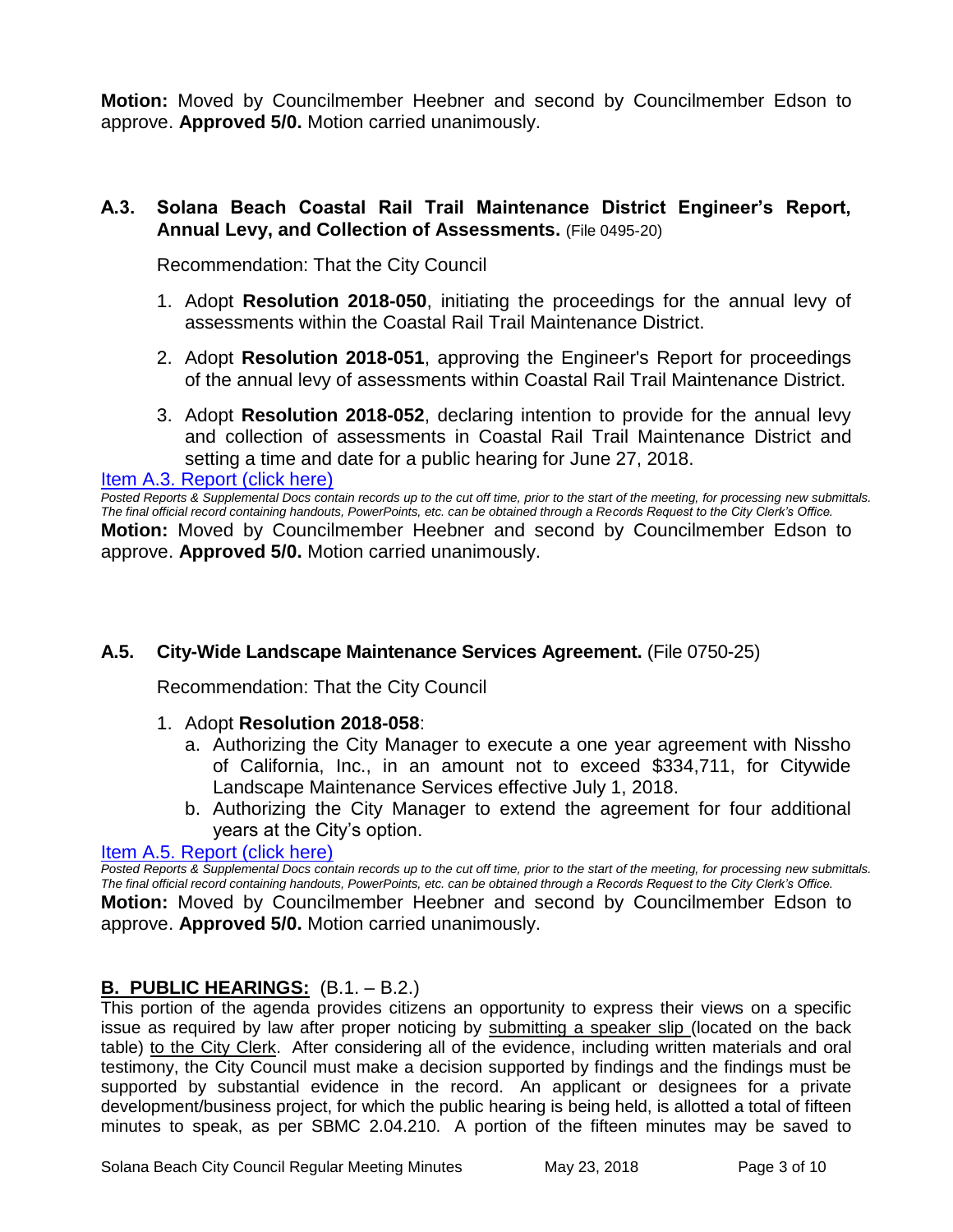respond to those who speak in opposition. All other speakers have three minutes each. Please be aware of the timer light on the Council Dais.

#### **B.1. Public Hearing**: **Five-Year Regional Transportation Improvement Program (RTIP) for Fiscal Years 2019 through 2023.** (File 0840-30)

Recommendation: That the City Council

- 1. Conduct the Public Hearing: Open thex public hearing, Report Council disclosures, Receive public testimony, and Close the public hearing.
- 2. Adopt **Resolution 2018-059**, approving the *TransNet* Local Street Improvement Program list of projects for Fiscal Years 2019 through 2023.

#### [Item B.1. Report \(click here\)](https://solanabeach.govoffice3.com/vertical/Sites/%7B840804C2-F869-4904-9AE3-720581350CE7%7D/uploads/Item_B.1._Report_(click_here)_5-23-18.PDF)

*Posted Reports & Supplemental Docs contain records up to the cut off time, prior to the start of the meeting, for processing new submittals. The final official record containing handouts, PowerPoints, etc. can be obtained through a Records Request to the City Clerk's Office.*

Greg Wade, City Manager, introduced the item.

Deputy Mayor Zito opened the public hearing.

**Motion:** Moved by Councilmember Edson and second by Councilmember Hegenauer to close the public hearing. **Approved 5/0.** Motion carried unanimously.

**Motion:** Moved by Councilmember Hegenauer and second by Councilmember Zahn to approve. **Approved 5/0.** Motion carried unanimously.

#### **B.2. Public Hearing: 325 S. Sierra, Applicant: Vince Amela, Seascape Shores Condominiums HOA, Case 17-17-39.** (File 0600-40)

Recommendation: That the City Council

- 1. Conduct the Public Hearing: Open the public hearing, Report Council disclosures, receive public testimony, and close the public hearing.
- 2. Find the Proposed Project exempt from the requirements of CEQA pursuant to 2018 State California CEQA Guidelines §15301 (existing structures) and §15302 (replacement and reconstruction).
- 3. Adopt **Resolution 2018-048** conditionally approving a Development Review Permit to replace less than 50% of the existing private beach access stairway below 325 South Sierra Avenue, Solana Beach.

[Item B.2. Report \(click here\)](https://solanabeach.govoffice3.com/vertical/Sites/%7B840804C2-F869-4904-9AE3-720581350CE7%7D/uploads/Item_B.2._Report_(click_here)_5-23-18.PDF)

[Item B.2. Supplemental Docs \(updated 5-23](https://solanabeach.govoffice3.com/vertical/Sites/%7B840804C2-F869-4904-9AE3-720581350CE7%7D/uploads/B.2._Supplemental_Docs_(Updated_5-23_at_1pm).pdf) at 1:00pm)

*Posted Reports & Supplemental Docs contain records up to the cut off time, prior to the start of the meeting, for processing new submittals. The final official record containing handouts, PowerPoints, etc. can be obtained through a Records Request to the City Clerk's Office.*

Leslea Meyerhoff, Staff Consultant, presented a PowerPoint (on file).

Council disclosures.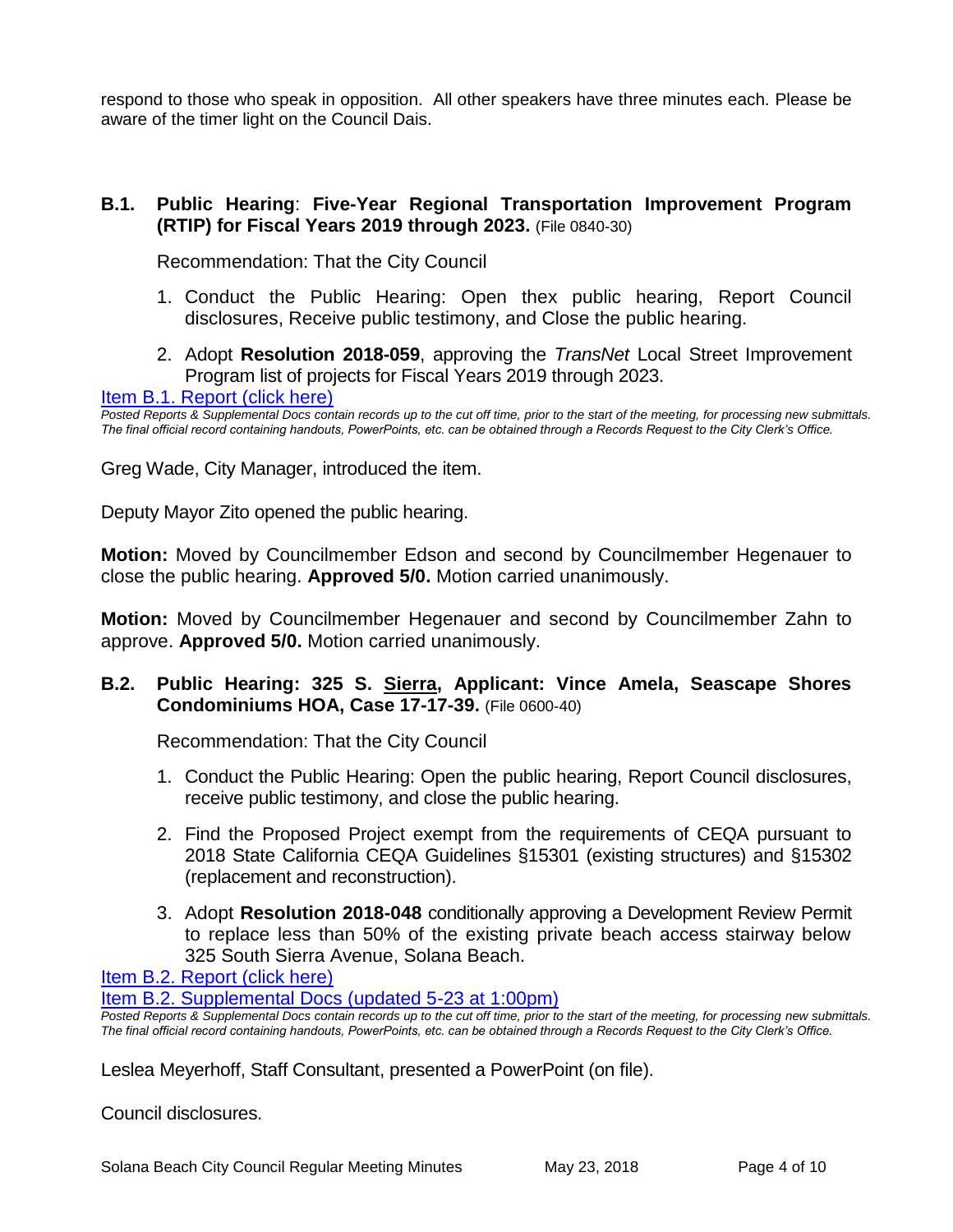Council and Staff discussed the 50% new construction threshold for the beach access stairway and the proposed project's 40% cumulative, the proposed change in landings from wood to concrete, repair and maintenance clause, and the last improvements to the staircase.

Vince Amela, Seascape Shores Homeowners Association (HOA) President, said that the representative Walt Crampton was here as well as their Attorney, and asked for approval.

Walt Crampton, applicant representative, presented pictures of past and present bluff conditions and reviewed the history of the stairs past failures and repairs.

#### Public Speakers

Several speakers passed up their opportunity to speak when called.

Ron Peck said he bought his first home at Seascape Shores in the 1970's and that they cherished the stairway that provided private access to the beach, that it did not impair anyone outside of the complex for the right to use the beach, the stairs had been repaired over the years, the proposed structure was not larger but the same, and it would be a nicer looking structure than before from the beach.

Jim Jaffee (time donated by Kristin Brinner, Tracy Richmond), co-chair of the Beach Preservation Committee, said that the City was in litigation with this organization, that he was not allowed to put anything on an easement in his back yard but this easement was used by a private stairway, and reviewed its history of repairs and failures. He said that the Coastal Act prohibited development that relied on a seawall, that 80% of it was new development, it could be rebuilt not far away from this existing stairway to provide public access, was not sure that it could be exempt from CEQA, it conflicts with existing shoreline ordinance rules, and that a past Coastal permit had stated the stairway was removed and reinstalled in 1981.

Walt Crampton, rebuttal, said that the seawall was permitted by Coastal and Solana Beach to fill a cave.

Council, Staff, and Mr. Crampton discussed any potential future repairs needed, that if the entire stairway was removed by a storm it could be considered for replacement due to a natural occurrence, that the cumulative repair would bring it up to the 30 percentile and once it hit 50% it would trigger a different process, that the project was being looked at as repair/maintenance as well as new for the areas that were damaged in past storms, the 50% threshold was for new development, and that the Del Mar Shores stairway relied on the same CEQA exemption,

Jim Knowlton, City's geotechnical consultant, said that the review was that the stairway did not rely on the wall and that caissons or pylons could be replaced without reliance on the seawall.

Council and Arie Spingler, HOA's attorney, discussed that the current stairway was entirely on private property and only accessible from private property and they would not be open to considering any public access at this time due to the proximity of the entrance within the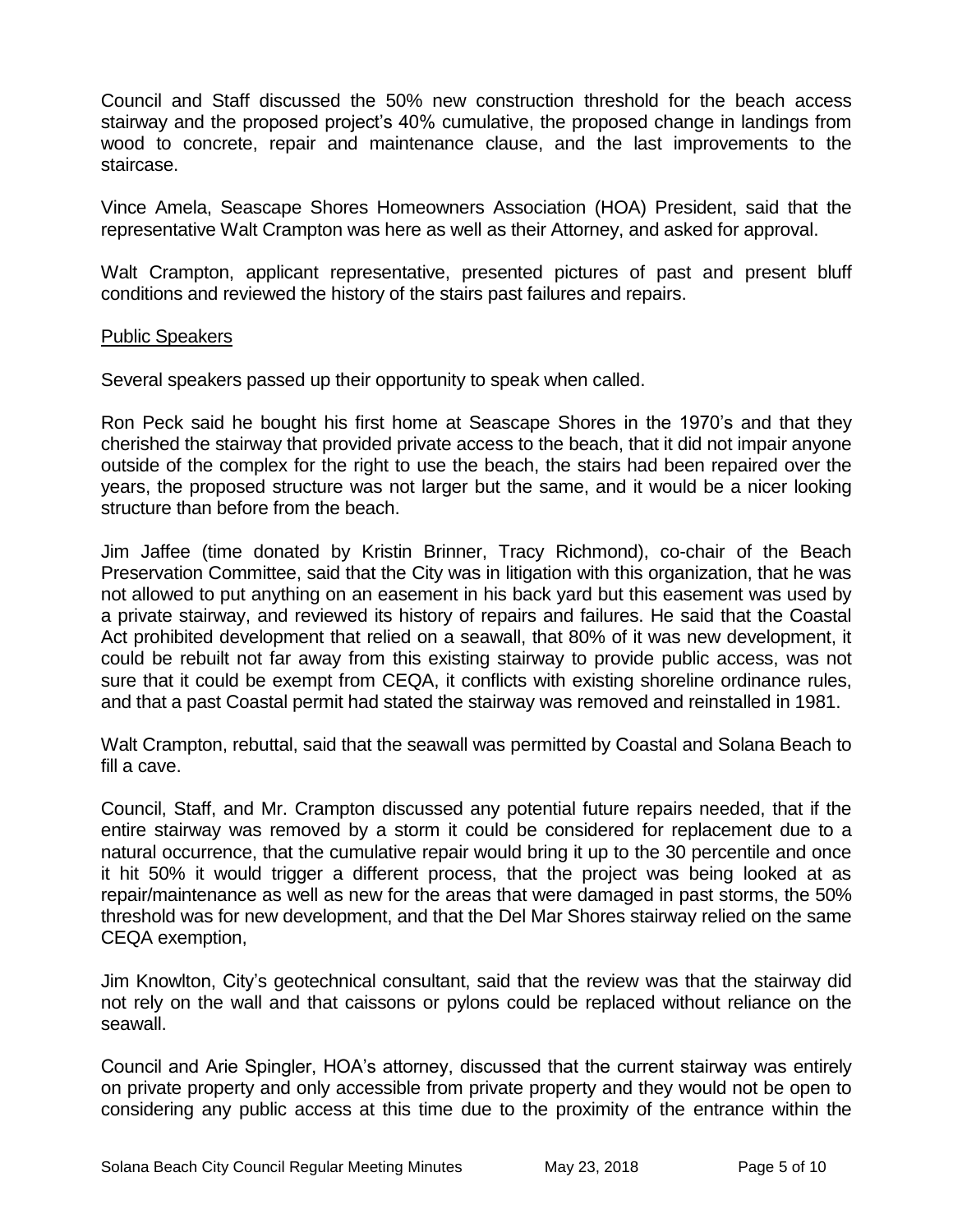gated complex.

Johanna Canlas, City Attorney, stated that a DRP was before Council and its relative findings, that the criteria of the certified LCP was being met, and the LUP section regarding shoreline protective devices did not apply because this was not a retention device.

Council shared their commentary and all stated they could support the project.

**Motion:** Moved by Councilmember Heebner and second by Councilmember Hegenauer to close the public hearing. **Approved 5/0.** Motion carried unanimously.

**Motion:** Moved by Councilmember Zahn and second by Councilmember Heebner to approve. **Approved 5/0.** Motion carried unanimously.

> Deputy Mayor Zito recessed the meeting for a break at 7:41 p.m. and reconvened the meeting at 7:49 p.m.

# **C. STAFF REPORTS**: (C.1. - C.4.)

*Submit speaker slips to the City Clerk.*

#### **C.1. Adopt (2nd Reading) of Ordinance 486 Making Necessary Changes to Solana Beach Municipal Code Chapter 8.04 Animal Control.** (File 0200-10)

Recommendation: That the City Council

1. Adopt **Ordinance 486** making necessary changes to SBMC Chapter 8.04 Animal Control.

[Item C.1. Report \(click here\)](https://solanabeach.govoffice3.com/vertical/Sites/%7B840804C2-F869-4904-9AE3-720581350CE7%7D/uploads/Item_C.1._Report_(click_here)_5-23-18.PDF)

*Posted Reports & Supplemental Docs contain records up to the cut off time, prior to the start of the meeting, for processing new submittals. The final official record containing handouts, PowerPoints, etc. can be obtained through a Records Request to the City Clerk's Office.*

Johanna Canlas, City Attorney, read the title of the Ordinance.

**Motion:** Moved by Councilmember Heebner and second by Councilmember Edson to approve. **Approved 5/0.** Motion carried unanimously.

#### **C.2. Fire Governance Subcommittee Members Regarding Changes to Fire Cooperative Agreement Language, Cost Allocation Methodology & Positions.** (File 0260-10)

Recommendation: That the City Council

1. Discuss and provide direction to the Fire Governance Standing Committee Members and City Manager on the proposed cost allocation methodology, position reclassification, and updated language change in the Third Amendment to the Agreement for Cooperative Management Services.

[Item C.2. Report \(click here\)](https://solanabeach.govoffice3.com/vertical/Sites/%7B840804C2-F869-4904-9AE3-720581350CE7%7D/uploads/Item_C.2._Report_(click_here)_05-23-18.pdf) [Item C.2. Supplemental Docs \(updated 5-23 at 11:00am\)](https://solanabeach.govoffice3.com/vertical/Sites/%7B840804C2-F869-4904-9AE3-720581350CE7%7D/uploads/C.2._Supplemental_Docs_(Updated_5-23_at_11am).pdf)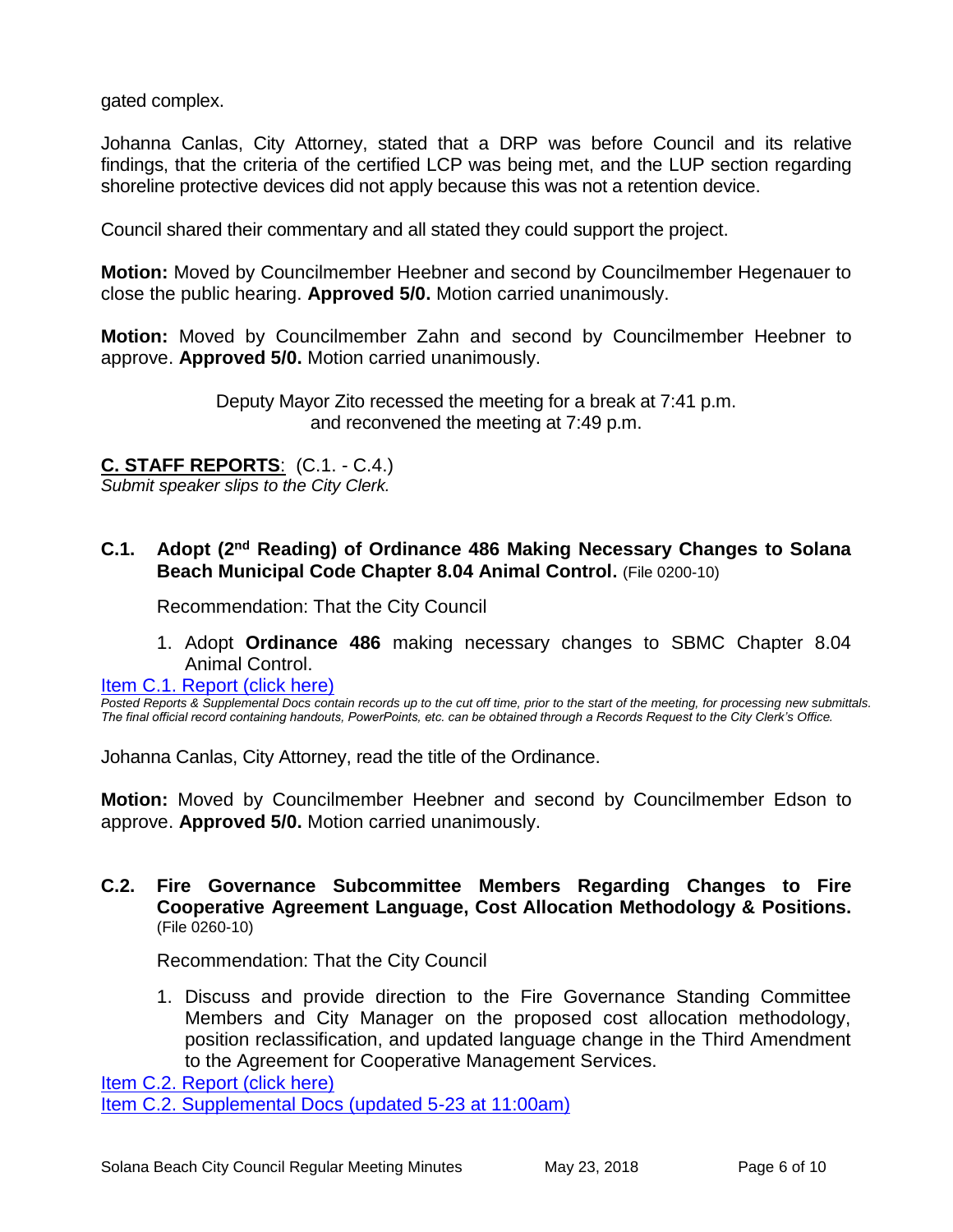*Posted Reports & Supplemental Docs contain records up to the cut off time, prior to the start of the meeting, for processing new submittals. The final official record containing handouts, PowerPoints, etc. can be obtained through a Records Request to the City Clerk's Office.*

Greg Wade, City Manager, introduced the item.

Fire Chief Mike Stein and Deputy Chief Jon Blumeyer presented a PowerPoint (on file) reviewing staffing levels and the need for an additional Battalion Chief position. He said that they were asking Council to consider the information for direction to the appointed Councilmembers serving on the Fire Governance for its meeting next week.

Council and Staff discussion included details on the Administrative Battalion Chief position, which included PERS costs, re-analysis of shared costs including field work, training, vehicles, and uniforms, that office space was calculated by a consultant every two years, the administrative fee was recalculated annually, that the position was needed to fill in for administration but within the rank of the job, so that they could attend meetings at the same rank as well as fill in for other Battalion Chief shifts as needed.

No alternative direction provided.

#### **C.3. Highway 101 Corridor Specific Plan Discussion.** (File 0600-70)

Recommendation: That the City Council

1. Discuss possible amendments to the Highway 101 Corridor Specific Plan and provide direction to Staff as needed.

#### [Item C.3. Report \(click here\)](https://solanabeach.govoffice3.com/vertical/Sites/%7B840804C2-F869-4904-9AE3-720581350CE7%7D/uploads/Item_C.3._Report_(click_here)_05-23-18.PDF)

[Item C.3. Supplemental Docs \(updated](https://solanabeach.govoffice3.com/vertical/Sites/%7B840804C2-F869-4904-9AE3-720581350CE7%7D/uploads/C.3.a._Supplemental_Docs_(Updated_5-23_at_3pm).pdf) 5-23 at 3:00pm)

*Posted Reports & Supplemental Docs contain records up to the cut off time, prior to the start of the meeting, for processing new submittals. The final official record containing handouts, PowerPoints, etc. can be obtained through a Records Request to the City Clerk's Office.*

Greg Wade, City Manager, introduced the item.

Cindi Clemons said that she supported two-story maximum height on the Highway 101 corridor to keep the plan consistent with commercial in similar areas, to prohibit rooftop decks that would give a structure a 3<sup>rd</sup> story, and to define the term architectural projection or eliminate it.

Marco Gonzales, Coast Law Group, said that for over 20 years community character had changed, that zoning now allowed for mixed-use housing opportunities, the state preempted the City allowing developers to do a mixed-use project without following its height or other restrictions, that cities that use community character to restrict development drive the public to develop density bonus projects so they have no restrictions, that modern zoning was up-zoning areas around transit stations, and that the City should plan for what character would evolve over the next 20 years differently than it was today.

Jim McMenamin (time donated by Ryan Herrell), Zephyr Partners, spoke about his approaching project coming to Council for review and that it was the only one in the area being constructed in a very long time, that they had met with many residents to obtain input and no one mentioned interests in changes the Highway 101 Specific Plan, that he had not heard about this issue and wondered about its intent and timing, why it was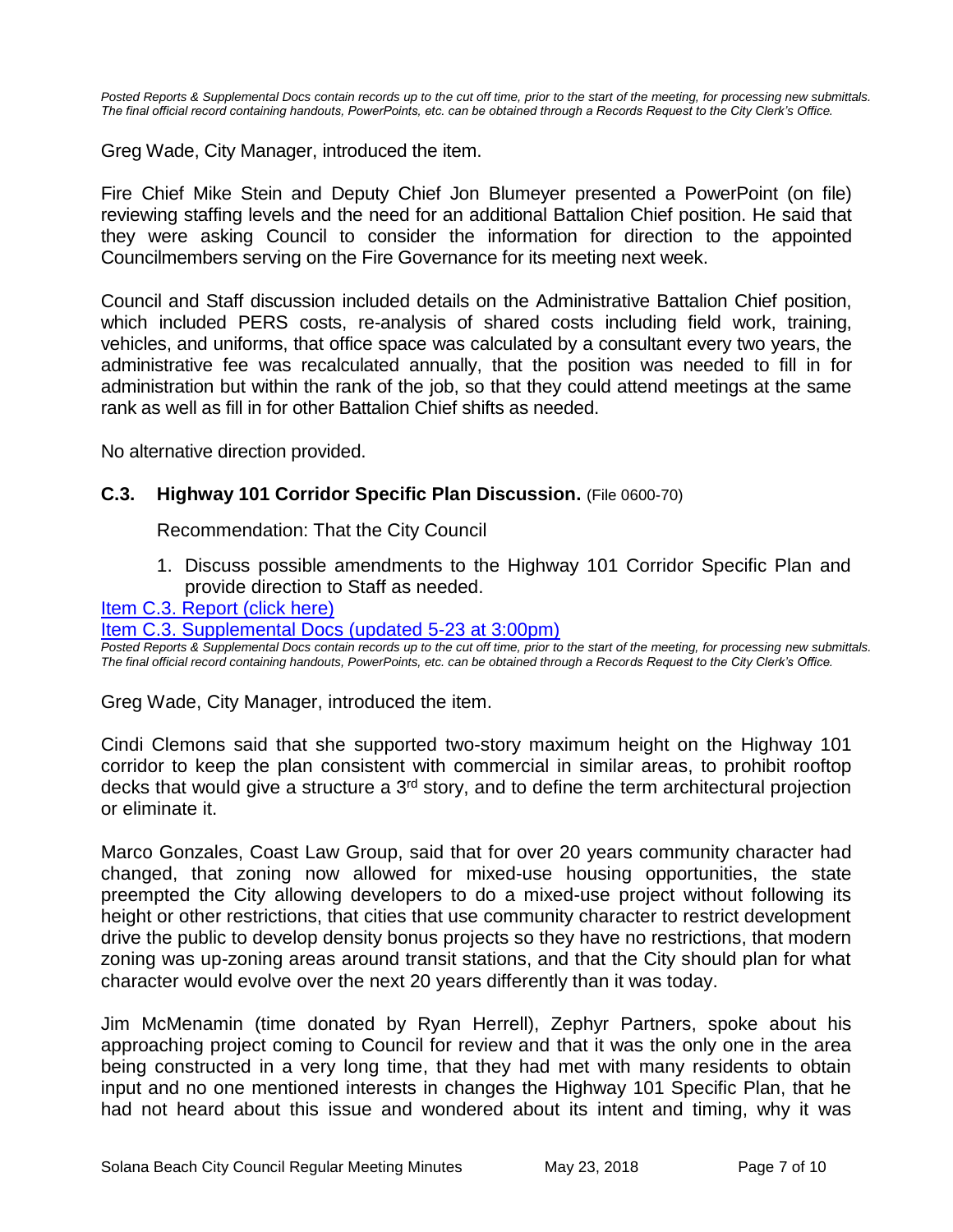beginning 30-60 days preceding their approaching project, whether design standards could be changed without CEQA processing, that their proposed project had been in process for over a year located at Dalia and Highway 101, that it was 27 ft. in height on 75% of the site and another 15% of architectural features up to 33 ft. that they were currently in the View Assessment Commission process, that changes at this time would hinder growth and development in the City, these discussions were concerning and posed challenges and impediments to smart growth and the original vision in the City General Plan and the Highway 101 Specific Plan, that the alternative option would be high density housing, and asked Council to consider the balance of implementing allowed land uses in the Highway 101 Specific Plan v. alternative options that would not be preferred.

Gary Martin (time donated by Dave Clemons) presented some pictures (on file) in Encinitas showing buildings existing and under construction along Highway 101, that this may not be what Solana Beach wanted on Highway 101, that Cedros District had restricted height in response to the Leaping Lotus building in order to preserve the character, the Highway 101 improvement project had enhanced the corridor, that some opportunities could change the character of 101 and lose the City's differentiation as well as affect the financial outlook, that he supported a maximum height of 26 ft., with the exception of Zephyr project which was underway, that hotels be restricted to 35 ft., restrict  $3<sup>rd</sup>$  story roof decks, and conserve what already exists by carefully considering scale.

Richard Hendlin said that the proposal to maintain height on the corridor was appropriate to do now before projects too large could occur, that the City could respond accordingly if the state preempted, to set the standard now to prevent any undesirable building, and prohibit 3<sup>rd</sup> story decks.

Brad Jacobs spoke of his support of what this Council had done to retain character, there was stress on the community with increase in property values, developers understandably wanting to maximize density and options, that residents of the City wanted to maintain some character and charm, that the character was what drew people to Solana Beach, to keep the building heights at 26 ft. max., and that the City would deal with any new laws or preemptions from the legislature.

Bert Nielson said he supported the amendment of a maximum height limit of 26 ft., that three story buildings did not go with the seaside character of the community, and asked that Council approve the changes.

Tracy Richmond spoke of his support of a 2-story height limit of 26 ft., its consistency with Cedros guidelines, that it was too late to stop a Leaping Lotus building, that even two-story buildings would be a dramatic change, and to prevent occurrences like mass building across from Encinitas' lumberyard district.

Council discussed the intent to help developers with consistency in direction and guidance, that the local tax base was based on the City's character and charm, that the City was zoned properly, two stories already existed, the state mandates could be met with twostories, the interest in attaining retail and new residences at an affordable rate, a diverse economic community that made the fabric of the City more interesting, supporting a two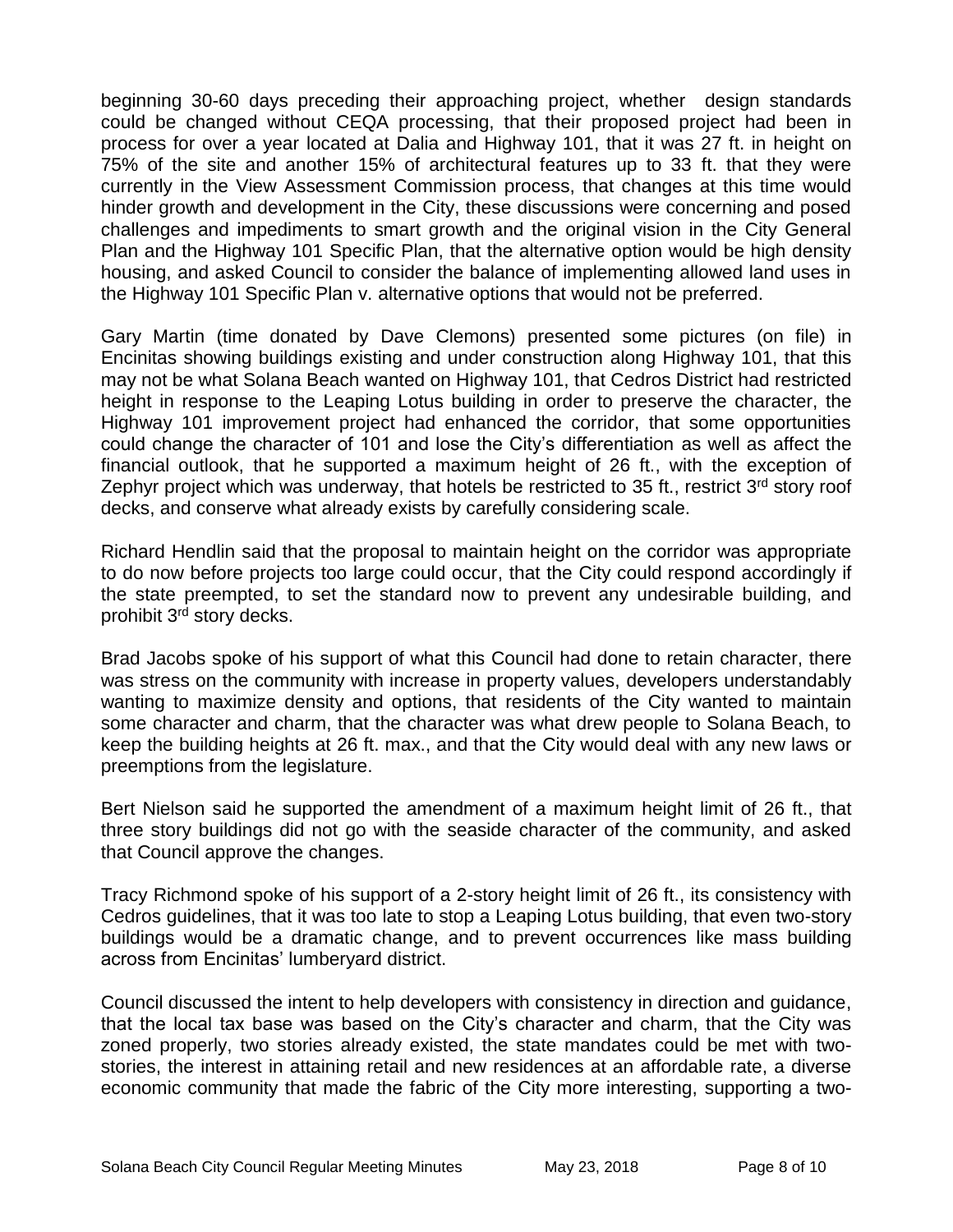story maximum, and favoring the definition of architectural accoutrements or protrusions that provided an architectural element rather than just giving additional structure height.

**Motion:** Moved by Councilmember Heebner and second by Councilmember Edson to approve. **Approved 5/0.** Motion carried unanimously.

#### **C.4. National Demographics Corporation Agreement for Services Related to Transition To District-Based Council Member Elections.** (File 0430-60)

Recommendation: That the City Council

1. Adopt **Resolution 2018-067**, approving and ratifying agreement with National Demographics Corporation.

#### [Item C.4. Report \(click here\)](https://solanabeach.govoffice3.com/vertical/Sites/%7B840804C2-F869-4904-9AE3-720581350CE7%7D/uploads/Item_C.4._Report_(click_here)_05-23-18.PDF)

*Posted Reports & Supplemental Docs contain records up to the cut off time, prior to the start of the meeting, for processing new submittals. The final official record containing handouts, PowerPoints, etc. can be obtained through a Records Request to the City Clerk's Office.*

Johanna Canlas, City Attorney, introduced the item and reviewed the history leading to the need for a consultant to take necessary steps on the matter, that 30 maps were submitted, following two public meetings, and posted on the City's website for public review, and that the consultant to analyze them for the required criteria.

Council and Staff discussed the maps and that some submitted maps were already appropriately balanced by the criteria.

**Motion:** Moved by Councilmember Heebner and second by Councilmember Hegenauer to approve. **Approved 5/0.** Motion carried unanimously.

#### **A.4. Solana Beach Lighting District Engineer's Report, Annual Levy and Collection of Assessments.** (File 0495-20)

Recommendation: That the City Council

- 1. Adopt **Resolution 2018-053** approving the Engineer's Report for proceedings of the annual levy of assessments within a special maintenance district.
- 2. Adopt **Resolution 2018-054** declaring intention to provide for an annual levy and collection of assessment in a special maintenance district and setting a time and date for a public hearing; and scheduling the public hearing for June 27, 2018.

#### [Item A.4. Report \(click here\)](https://solanabeach.govoffice3.com/vertical/Sites/%7B840804C2-F869-4904-9AE3-720581350CE7%7D/uploads/Item_A.4._Report_(click_here)_5-23-18.PDF)

*Posted Reports & Supplemental Docs contain records up to the cut off time, prior to the start of the meeting, for processing new submittals. The final official record containing handouts, PowerPoints, etc. can be obtained through a Records Request to the City Clerk's Office.*

Councilmember Heebner pulled the item from consent for discussion.

Greg Wade, City Manager, introduced the item.